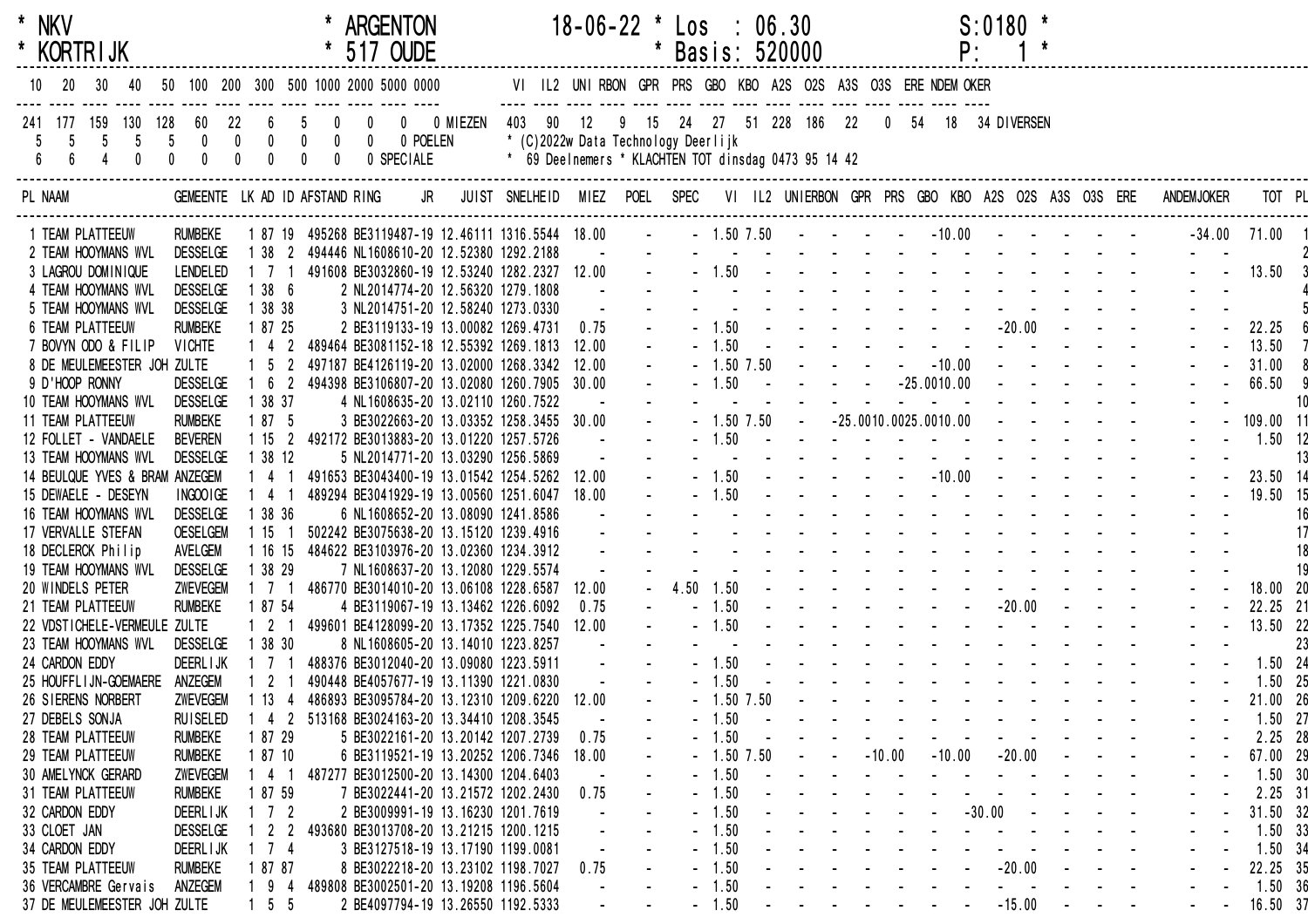

| <b>KORIRIJK</b>                    |                 |                     | 51/ OUDE                                     |    |                |       |           |              | Basis: 520000                                       |  | Ρ.            |            |          |  |                   |           |     |
|------------------------------------|-----------------|---------------------|----------------------------------------------|----|----------------|-------|-----------|--------------|-----------------------------------------------------|--|---------------|------------|----------|--|-------------------|-----------|-----|
| PL NAAM                            |                 |                     | GEMEENTE LK AD ID AFSTAND RING               | JR | JUIST SNELHEID | MIEZ  | POEL SPEC |              | VI IL2 UNIERBON GPR PRS GBO KBO A2S O2S A3S O3S ERE |  |               |            |          |  | <b>ANDEMJOKER</b> | TOT PL    |     |
|                                    |                 |                     |                                              |    |                |       |           |              |                                                     |  |               |            |          |  |                   |           |     |
| <b>38 TEAM PLATTEEUW</b>           | <b>RUMBEKE</b>  | 1878                | 9 BE3119359-19 13.26342 1188.9190 18.00      |    |                |       |           |              | $-1.50$ 7.50 $  -4.00$                              |  | $-10.00$      |            |          |  |                   | 41.00 38  |     |
| 39 VERVALLE STEFAN                 | <b>OESELGEM</b> | 1 15 15             | 2 BE3075630-20 13.33280 1186.0249            |    |                |       |           |              |                                                     |  |               |            |          |  |                   |           | 39  |
| <b>40 VERVALLE STEFAN</b>          | <b>OESELGEM</b> | 1152                | 3 BE3075671-20 13.36130 1178.3725            |    |                |       |           |              |                                                     |  |               |            |          |  |                   |           |     |
| <b>41 TEAM PLATTEEUW</b>           | <b>RUMBEKE</b>  | 1 87 18             | 10 BE3022291-20 13.31552 1173.8434           |    |                | 18.00 |           | $-1.50$ 7.50 |                                                     |  | $-10.00$      |            | $-15.00$ |  |                   | 52.00 41  |     |
| 42 VERVAEKE ROGER& JURG DEERL I JK |                 | 5 <sub>1</sub>      | 491386 BE3028518-19 13.29282 1171.4449 30.00 |    |                |       |           | $-1.50$ 7.50 |                                                     |  | $-25.0010.00$ |            |          |  |                   | 74.00 42  |     |
| 43 COUSSEMENT M & D                | <b>BEVEREN-</b> | 6 6                 | 491799 BE3037448-18 13.30071 1170.6202       |    |                |       |           | $-1.50$      |                                                     |  |               |            |          |  |                   | $1.50$ 43 |     |
| 44 LAGROU DOMINIQUE                | LENDELED        | 74                  | 2 BE3073925-20 13.33400 1160.3651 12.00      |    |                |       |           | 1.50         |                                                     |  |               |            | $-10.00$ |  |                   | 23.50 44  |     |
| 45 VANDENDRIESSCHE-BEN DEERLIJK    |                 | 12 <sub>5</sub>     | 490150 BE3132683-18 13.32528 1159.0759       |    |                |       |           | 1.50         |                                                     |  |               |            |          |  |                   | 1.50 45   |     |
| <b>46 TEAM PLATTEEUW</b>           | <b>RUMBEKE</b>  | 1 87 51             | 11 BE3118100-18 13.38422 1155.2698           |    |                | 0.75  |           | 1.50         |                                                     |  |               |            |          |  |                   | 2.25 46   |     |
| 47 VERVAEKE ROGER& JURG DEERL I JK |                 | 5 <sup>3</sup>      | 2 BE3106327-20 13.35252 1155.0609            |    |                | 4.50  |           | $-1.50$ 7.50 |                                                     |  |               |            | $-10.00$ |  |                   | 23.50 47  |     |
| 48 DUPONT ROLAND                   | <b>LAUWE</b>    | 3 <sub>1</sub>      | 482059 BE3005554-18 13.28420 1151.3231       |    |                | 12.00 |           | $-1.50$ 7.50 |                                                     |  |               | $\sim$ $-$ |          |  |                   | 21.00 48  |     |
| 49 CLOET JAN                       | <b>DESSELGE</b> | 2 <sub>1</sub>      | 2 BE3013717-20 13.39395 1149.0060            |    |                |       |           | $-1.50$      |                                                     |  |               | $-25.00$   |          |  |                   | 26.50 49  |     |
| 50 TEAM HOOYMANS WVL               | <b>DESSELGE</b> | 1 38 33             | 9 NL1608878-20 13.41270 1146.0100            |    |                |       |           |              |                                                     |  |               |            |          |  |                   |           | 50  |
| 51 VERVALLE STEFAN                 | <b>OESELGEM</b> | 1154                | 4 BE4229392-19 13.49120 1143.5383            |    |                |       |           |              |                                                     |  |               |            |          |  |                   |           | -51 |
| 52 VERMEULEN DUJARDIN              | DEERL I JK      | 4 <sup>3</sup>      | 490688 BE3042429-19 13.39269 1142.6008       |    |                | 18.00 |           | $-1.50$      |                                                     |  |               |            |          |  |                   | 19.50 52  |     |
| 53 TEAM HOOYMANS WVL               | <b>DESSELGE</b> | 38 34               | 10 NL1608805-20 13.44320 1137.8782           |    |                |       |           |              |                                                     |  |               |            |          |  |                   |           | 53  |
| 54 LAGROU DOMINIQUE                | <b>LENDELED</b> | 7 2                 | 3 BE3073924-20 13.42490 1135.8343            |    |                | 12.00 |           | 1.50         |                                                     |  |               | $-25.00$   |          |  |                   | 38.50 54  |     |
| 55 DE WAELE-TOYE                   | <b>HEESTERT</b> | 2 <sub>2</sub>      | 484246 003012440-19 13.37330 1132.6067       |    |                |       |           | 1.50         |                                                     |  |               |            |          |  |                   | 1.50 55   |     |
| 56 BOVYN ODO & FILIP               | <b>VICHTE</b>   | 4 <sup>3</sup>      | 2 BE3042026-19 13.42592 1130.4367            |    |                | 12.00 |           | 1.50         |                                                     |  |               |            | $-10.00$ |  |                   | 23.50 56  |     |
| 57 TEAM PLATTEEUW                  | <b>RUMBEKE</b>  | 1 87 13             | 12 BE3022304-20 13.48112 1130.2672           |    |                | 18.00 |           | $-1.50$ 7.50 |                                                     |  | $-10.00$      |            | $-10.00$ |  |                   | 47.00 57  |     |
| 58 DECLERCK Philip                 | AVELGEM         | 1 16 13             | 2 BE3103939-20 13.38480 1130.1819            |    |                |       |           |              |                                                     |  |               |            |          |  |                   |           | 58  |
| 59 SIERENS NORBERT                 | ZWEVEGEM        | 1137                | 2 BE3095858-20 13.41290 1128.4167            |    |                | 12.00 |           | $-1.50$      |                                                     |  |               |            | $-10.00$ |  |                   | 23.50 59  |     |
| 60 TEAM PLATTEEUW                  | <b>RUMBEKE</b>  | 1 87 57             | 13 BE3022303-20 13.49092 1127.7792           |    |                | 0.75  |           | $-1.50$      |                                                     |  |               |            |          |  |                   | 2.2560    |     |
| 61 TEAM PLATTEEUW                  | <b>RUMBEKE</b>  | 1 87 56             | 14 BE3118258-18 13.50372 1124.0252           |    |                | 0.75  |           | 1.50         |                                                     |  |               |            | $-10.00$ |  |                   | 12.25 61  |     |
| 62 DE MEULEMEESTER JOH ZULTE       |                 | $1\quad5\quad4$     | 3 BE4126190-20 13.52320 1123.5018            |    |                |       |           | 1.50         |                                                     |  |               |            |          |  |                   | 1.5062    |     |
| 63 WINDELS PETER                   | <b>ZWEVEGEM</b> | $1 \quad 7 \quad 5$ | 2 BE3014024-20 13.47028 1113.7712            |    |                |       |           | 1.50         |                                                     |  |               |            |          |  |                   | 1.50 63   |     |
| 64 CLAERHOUT ERIK                  | ZWEVEGEM        | 7 3                 | 485845 BE3007962-16 13.47090 1111.3920       |    |                |       |           |              |                                                     |  |               |            |          |  |                   |           | 64  |
| 65 TEAM HOOYMANS WVL               | <b>DESSELGE</b> | 38 17               | 11 NL2014749-20 13.56190 1107.8367           |    |                |       |           |              |                                                     |  |               |            |          |  |                   |           | 65  |
| 66 TEAM PLATTEEUW                  | <b>RUMBEKE</b>  | 1 87 48             | 15 BE3022238-20 13.58172 1104.8020           |    |                | 0.75  |           | $-1.50$      |                                                     |  |               |            |          |  |                   | 2.25 66   |     |
| 67 TEAM PLATTEEUW                  | <b>RUMBEKE</b>  | 1 87 49             | 16 BE3118120-18 13.58322 1104.1862           |    |                | 0.75  |           | $-1.50$      |                                                     |  |               |            | $-10.00$ |  |                   | 12.25 67  |     |
| 68 VANDENDRIESSCHE-BEN DEERLIJK    |                 | 1129                | 2 BE3135192-17 13.54348 1102.5012            |    |                |       |           | 1.50         |                                                     |  |               |            |          |  |                   | 1.50 68   |     |
|                                    |                 |                     |                                              |    |                |       |           |              |                                                     |  |               | $-25.00$   |          |  |                   |           |     |
| 69 TEAM PLATTEEUW                  | <b>RUMBEKE</b>  | 1 87 52             | 17 BE3119033-19 14.00232 1099.6507           |    |                | 0.75  |           | 1.50         |                                                     |  |               |            |          |  |                   | 27.25 69  |     |
| 70 LAMBRECHT CARINE                | <b>DADIZELE</b> | 6 <sup>2</sup>      | 485007 BE3114985-20 13.51320 1098.4607       |    |                |       |           | 1.50         |                                                     |  |               |            |          |  |                   | $1.50$ 70 |     |
| 71 CHRISTIAENS LUC                 | OO IGEM         | 20 15               | 494621 BE3037087-18 14.01010 1096.6801       |    |                | 2.25  |           | 1.50         |                                                     |  |               |            |          |  |                   | $3.75$ 71 |     |
| 72 TEAM HOOYMANS WVL               | <b>DESSELGE</b> | 38 4                | 12 NL2014777-20 14.04030 1088.9682           |    |                |       |           |              |                                                     |  |               |            |          |  |                   |           | 72  |
| 73 DUPONT ROLAND                   | <b>LAUWE</b>    | 3 <sup>3</sup>      | 2 BE3017751-20 13.55220 1082.3868            |    |                | 12.00 |           | 1.50 7.50    |                                                     |  |               |            |          |  |                   | 21.00 73  |     |
| 74 MESSIAEN DE BRUYNE INGOOIGE     |                 | $11 \quad 4$        | 490093 BE3118985-19 14.03030 1081.7636       |    |                | 2.25  |           | 1.50         |                                                     |  |               |            |          |  |                   | $3.75$ 74 |     |
| 75 DEWAELE - DESEYN                | INGOOIGE        | 44                  | 2 BE3000026-20 14.02500 1080.5167            |    |                | 18.00 |           | 1.50         |                                                     |  |               |            |          |  |                   | 19.50 75  |     |
| <b>76 TEAM PLATTEEUW</b>           | <b>RUMBEKE</b>  | 8783                | 18 BE3022257-20 14.09552 1076.8568           |    |                | 0.75  |           | 1.50         |                                                     |  |               |            | $-6.00$  |  |                   | 8.25 76   |     |
| 77 VANHEE KURT                     | <b>INGELMUN</b> | 5 5                 | 496246 BE3074291-20 14.11260 1075.4446       |    |                |       |           | 1.50         |                                                     |  |               |            |          |  |                   | 1.50 77   |     |
| 78 FOURNEAU Cyriel & R MOEN        |                 | 1133                | 482665 BE3103655-19 14.00180 1071.8743       |    |                | 4.50  |           | 1.50 7.50    |                                                     |  |               |            |          |  |                   | 13.50 78  |     |
| 79 VERCAMBRE Gervais               | ANZEGEM         | 9 <sub>2</sub>      | 2 BE3002844-20 14.07449 1070.0378            |    |                |       |           | 1.50         |                                                     |  |               |            |          |  |                   | 1.50 79   |     |
| 80 VAN DE VELDE ASTRID ZULTE       |                 | 1 7 6               | 498164 BE4126365-20 14.16110 1068.6011       |    |                |       |           |              |                                                     |  |               |            |          |  |                   |           | 80  |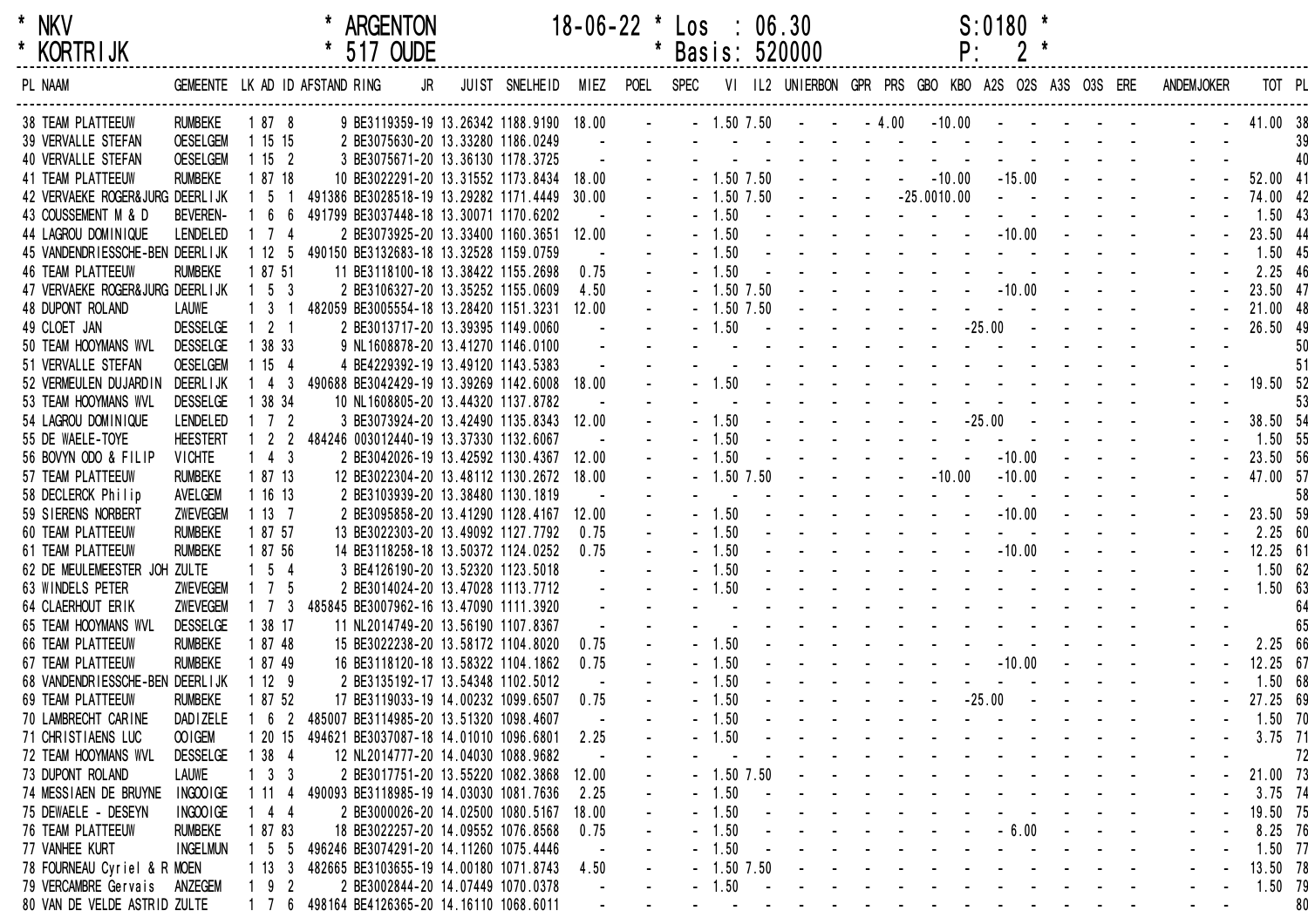| $\star$ | NKV             |  |
|---------|-----------------|--|
| *       | <b>KORTRIJK</b> |  |

| <b>KORTRIJK</b>                  |                 |                     |                                              | $51/$ OUDE                         |                                         |       |           | Basis: 520000 |              |                                                     |              | Ρ.                     |  |  |            |           |     |
|----------------------------------|-----------------|---------------------|----------------------------------------------|------------------------------------|-----------------------------------------|-------|-----------|---------------|--------------|-----------------------------------------------------|--------------|------------------------|--|--|------------|-----------|-----|
| PL NAAM                          |                 |                     | GEMEENTE LK AD ID AFSTAND RING               | JR                                 | JUIST SNELHEID                          | MIEZ  | POEL SPEC |               |              | VI IL2 UNIERBON GPR PRS GBO KBO A2S O2S A3S O3S ERE |              |                        |  |  | ANDEMJOKER | TOT PL    |     |
| 81 TYTGAT LUC                    | OO IGEM         |                     | 1 2 1 494543 BE3076480-19 14.16040 1061.0993 |                                    |                                         | 7.50  |           | $-1.50$       |              |                                                     |              |                        |  |  |            | 9.0081    |     |
| 82 VANDENDRIESSCHE-BEN DEERLIJK  |                 | 1122                |                                              | 3 BE3132662-18 14.13537 1056.5969  |                                         |       |           |               | 1.50         |                                                     |              |                        |  |  |            | 1.50 82   |     |
| 83 VERHAEGHE IVAN                | <b>HARELBEK</b> | 1114                | 490759 BE3014081-20 14.15472 1053.6132       |                                    |                                         |       |           |               |              |                                                     |              |                        |  |  |            |           | 83  |
| 84 COUSSEMENT M & D              | <b>BEVEREN-</b> | 64                  |                                              | 2 BE3037429-18 14.16531 1053.3622  |                                         |       |           |               | 1.50         |                                                     |              |                        |  |  |            | 1.50 84   |     |
| 85 VERMEERSCH-DEPRAETE ZWEVEGEM  |                 | 2 <sub>2</sub>      | 486794 BE3106512-20 14.13069 1051.1298 12.00 |                                    |                                         |       |           |               | 1.50         |                                                     |              |                        |  |  |            | 13.50 85  |     |
| 86 VANCAENEGHEM LUC              | <b>HARELBEK</b> | 94                  | 488250 BE3002712-20 14.15250 1049.0600       |                                    |                                         |       |           |               |              |                                                     |              |                        |  |  |            |           | 86  |
| 87 SIERENS NORBERT               | ZWEVEGEM        | 1132                |                                              |                                    | 3 BE3071502-19 14.14400 1047.8329 54.00 |       |           |               |              | 1.50 7.50 3.0000.0025.00                            | $-25.002.00$ |                        |  |  |            | 218.00 87 |     |
| <b>88 TEAM PLATTEEUW</b>         | <b>RUMBEKE</b>  | 1 87 86             |                                              | 19 BE3022641-20 14.24162 1044.2744 |                                         | 0.75  |           | $-1.50$       |              |                                                     |              |                        |  |  |            | 2.25 88   |     |
| 89 BEULQUE YVES & BRAM ANZEGEM   |                 | $143$               |                                              | 2 BE3002167-20 14.21572 1041.7407  |                                         |       |           |               | 1.50         |                                                     |              |                        |  |  |            | 1.50 89   |     |
| 90 VERCAMST PIERRE               | ANZEGEM         | $1 \quad 2 \quad 2$ | 493047 BE3010022-20 14.24310 1039.0510       |                                    |                                         |       |           |               | 1.50         |                                                     |              |                        |  |  |            | 1.50 90   |     |
| 91 TEAM PLATTEEUW                | <b>RUMBEKE</b>  | 1 87 81             |                                              | 20 BE3022664-20 14.27042 1038.1453 |                                         | 0.75  |           |               | 1.50         |                                                     |              |                        |  |  |            | 2.25 91   |     |
| 92 DEWAELE - DESEYN              | INGOOIGE        | 4 <sub>2</sub>      |                                              | 3 BE3041936-19 14.22280 1035.6159  |                                         | 18.00 |           |               | 1.50         |                                                     |              |                        |  |  |            | 19.50 92  |     |
| 93 VERMEERSCH-DEPRAETE ZWEVEGEM  |                 | 2 <sub>1</sub>      |                                              |                                    | 2 BE3071277-19 14.20299 1034.6349 30.00 |       |           | $-1.50$       |              | $-3.00$                                             |              | $-25.00$               |  |  |            | 59.50 93  |     |
| 94 TEAM HOOYMANS WVL             | <b>DESSELGE</b> | 1 38 5              |                                              | 13 NL2014738-20 14.27560 1034.5501 |                                         |       |           |               |              |                                                     |              |                        |  |  |            |           | 94  |
| 95 FOLLET - VANDAELE             | <b>BEVEREN</b>  | 1 15 15             |                                              | 2 BE3036630-18 14.27260 1030.8706  |                                         |       |           |               | 1.50         |                                                     |              |                        |  |  |            | 1.50 95   |     |
| 96 VERCAMBRE Gervais             | ANZEGEM         | $191$               |                                              | 3 BE3002552-20 14.26099 1028.6518  |                                         |       |           |               | 1.50         |                                                     |              |                        |  |  |            | 1.50 96   |     |
| 97 LOMBAERT STEVEN               | <b>KUURNE</b>   | $1\quad 5\quad 1$   | 490577 BE3016641-20 14.29434 1022.6248       |                                    |                                         |       |           |               | 1.50         |                                                     |              |                        |  |  |            | 1.50 97   |     |
| 98 VERHAEGHE IVAN                | <b>HARELBEK</b> | 1113                |                                              | 2 BE3012393-19 14.30332 1021.2373  |                                         |       |           |               |              |                                                     |              |                        |  |  |            |           | 98  |
| 99 VERHAEGHE IVAN                | <b>HARELBEK</b> | 1 11 1              |                                              | 3 BE3014088-20 14.30352 1021.1665  |                                         |       |           |               | $-1.50$ 7.50 |                                                     |              |                        |  |  |            | 9.00 99   |     |
| 100 VANDEPUTTE JOSEPH            | <b>ZULTE</b>    | 1 7 2               | 498844 BE4127007-20 14.41060 1015.7687 18.00 |                                    |                                         |       |           |               | 1.50         |                                                     |              |                        |  |  |            | 19.50 100 |     |
| 101 VERVALLE STEFAN              | <b>OESELGEM</b> | 1158                |                                              | 5 BE4229384-19 14.45530 1012.8229  |                                         |       |           |               |              |                                                     |              |                        |  |  |            |           | 101 |
| 102 BOONE GERARD & GEER ZWEVEGEM |                 | $1 \quad 3 \quad 3$ | 484940 BE3011006-20 14.29250 1011.5209       |                                    |                                         |       |           |               | 1.50         |                                                     |              |                        |  |  |            | 1.50 102  |     |
| 103 TEAM PLATTEEUW               | <b>RUMBEKE</b>  | 1 87 80             |                                              | 21 BE3022123-20 14.39452 1011.2601 |                                         | 0.75  |           |               | 1.50         |                                                     |              |                        |  |  |            | 2.25 103  |     |
| 104 CARDON EDDY                  | <b>DEERLIJK</b> | 1 7 7               |                                              | 4 BE3112161-17 14.33080 1010.8514  |                                         |       |           |               |              |                                                     |              |                        |  |  |            |           | 104 |
| 105 TEAM PLATTEEUW               | <b>RUMBEKE</b>  | 1 87 21             |                                              | 22 BE3118175-18 14.40492 1009.0624 |                                         | 18.00 |           |               | 1.50         |                                                     |              |                        |  |  |            | 19.50 105 |     |
| 106 TEAM PLATTEEUW               | <b>RUMBEKE</b>  | 1 87 68             |                                              | 23 BE3022560-20 14.43532 1002.7969 |                                         | 0.75  |           |               | 1.50         |                                                     |              |                        |  |  |            | 2.25 106  |     |
| 107 TEAM PLATTEEUW               | <b>RUMBEKE</b>  | 1 87 22             |                                              | 24 BE3119332-19 14.45332 999.4242  |                                         | 18.00 |           |               | 1.50         |                                                     |              | $-20.00$               |  |  |            | 39.50 107 |     |
| 108 TEAM PLATTEEUW               | <b>RUMBEKE</b>  | 1 87 50             |                                              | 25 BE3119111-19 14.48512 992.8129  |                                         | 0.75  |           |               | 1.50         |                                                     |              | $-20.00$               |  |  |            | 22.25 108 |     |
| 109 TEAM PLATTEEUW               | <b>RUMBEKE</b>  | 1 87 60             |                                              | 26 BE3022544-20 14.49002 992.5144  |                                         | 0.75  |           |               | 1.50         |                                                     |              | $-15.00$               |  |  |            | 17.25 109 |     |
| 110 BDS/DE CLERCK                |                 | $1\quad 6\quad 1$   | 501504 BE3093024-20 14.55250 992.2585 30.00  |                                    |                                         |       |           |               | 1.50 7.50    |                                                     | $-25.00$     |                        |  |  |            | 64.00 110 |     |
| 111 SIERENS NORBERT              | Meulebek        |                     |                                              |                                    |                                         |       |           |               | 1.50         |                                                     |              | $\sim 100$<br>$-10.00$ |  |  |            | 11.50 111 |     |
| 112 DECLERCK Philip              | ZWEVEGEM        | 1138                |                                              | 4 BE3095848-20 14.47030 979.5654   |                                         |       |           |               |              |                                                     |              |                        |  |  |            |           |     |
|                                  | AVELGEM         | 1 16 11             |                                              | 3 BE3103941-20 14.45250 978.2109   |                                         |       |           |               |              |                                                     |              |                        |  |  |            |           | 112 |
| 113 DE MEULEMEESTER JOH ZULTE    |                 | $1\quad 5\quad 3$   |                                              |                                    | 4 BE4126221-20 14.58180 978.1369        | 12.00 |           |               | 1.50 7.50    |                                                     |              | $-10.00$               |  |  |            | 31.00 113 |     |
| 114 CLAERHOUT ERIK               | <b>ZWEVEGEM</b> | 1 7 7               |                                              | 2 BE3012127-20 14.47290 976.6056   |                                         |       |           |               |              |                                                     |              |                        |  |  |            |           | 114 |
| 115 RIGOLE GEERT                 | <b>HARELBEK</b> | 1108                | 487825 BE3018924-19 14.50510 973.9942        |                                    |                                         |       |           |               | 1.50         |                                                     |              |                        |  |  |            | 1.50 115  |     |
| 116 VERVALLE STEFAN              | <b>OESELGEM</b> | 1153                |                                              | 6 BE3061354-19 15.06090 973.0543   |                                         |       |           |               |              |                                                     |              |                        |  |  |            |           | 116 |
| 117 LAGROU DOMINIQUE             | <b>LENDELED</b> | $1 \quad 7 \quad 7$ |                                              | 4 BE3073929-20 14.56170 971.0136   |                                         |       |           |               | 1.50         |                                                     |              |                        |  |  |            | 1.50 117  |     |
| 118 VERVALLE STEFAN              | <b>OESELGEM</b> | 1156                |                                              | 7 BE3057228-18 15.11410 962.7335   |                                         |       |           |               |              |                                                     |              |                        |  |  |            |           | 118 |
| 119 VANCAENEGHEM LUC             | <b>HARELBEK</b> | 9 6                 |                                              | 2 BE3002687-20 14.57450 961.5953   |                                         |       |           |               |              |                                                     |              |                        |  |  |            |           | 119 |
| 120 RIGOLE GEERT                 | <b>HARELBEK</b> | 1107                |                                              | 2 BE3014344-20 14.57290 961.2631   |                                         |       |           |               | 1.50         |                                                     |              |                        |  |  |            | 1.50 120  |     |
| 121 CHRISTIAENS LUC              | OOIGEM          | 1 20 18             |                                              | 2 BE3011573-20 15.05530 958.7846   |                                         |       |           |               | 1.50         |                                                     |              |                        |  |  |            | 1.50 121  |     |
| 122 VANDENDRIESSCHE-BEN DEERLIJK |                 | 1 12 11             |                                              | 4 BE3082403-18 15.07147 947.6167   |                                         |       |           |               | 1.50         |                                                     |              |                        |  |  |            | 1.50 122  |     |
| 123 VAN DORPE LUC                | INGOOIGE        | 6 2                 | 489742 BE3035444-18 15.09221 942.9570 12.00  |                                    |                                         |       |           | $-1.50$       |              |                                                     | $-10.00$     |                        |  |  |            | 23.50 123 |     |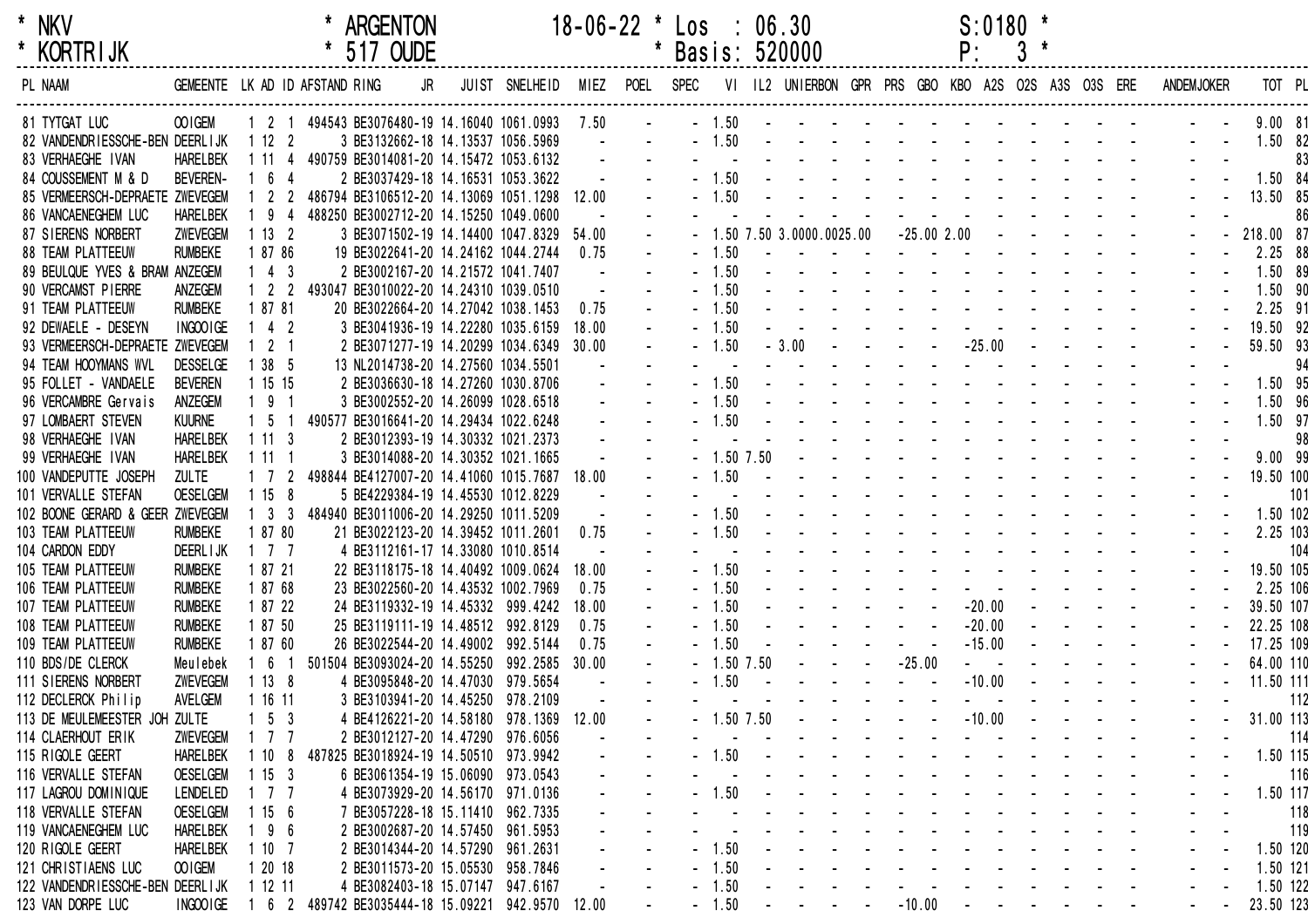| * | <b>NKV</b>      |
|---|-----------------|
|   | <b>KORTRIJK</b> |

| <b>KORTRIJK</b>                  |                 |                     | 51/ OUDE                                    |    |                |          |           |                | Basis: 520000 |  | Ρ:                                                  |  |          |            |            |        |
|----------------------------------|-----------------|---------------------|---------------------------------------------|----|----------------|----------|-----------|----------------|---------------|--|-----------------------------------------------------|--|----------|------------|------------|--------|
| PL NAAM                          |                 |                     | GEMEENTE LK AD ID AFSTAND RING              | JR | JUIST SNELHEID | MIEZ     | POEL SPEC |                |               |  | VI IL2 UNIERBON GPR PRS GBO KBO A2S O2S A3S O3S ERE |  |          | ANDEMJOKER |            | TOT PL |
| 124 TEAM PLATTEEUW               | <b>RUMBEKE</b>  | 1 87 61             | 27 BE3022584-20 15.15362 942.2847 0.75      |    |                |          |           | $-1.50$        |               |  |                                                     |  |          |            | 2.25 124   |        |
| 125 FOLLET - VANDAELE            | <b>BEVEREN</b>  | 1157                | 3 BE3114179-19 15.12210 942.2265            |    |                |          |           | 1.50           |               |  |                                                     |  |          |            | 1.50 125   |        |
| 126 TEAM HOOYMANS WVL            | <b>DESSELGE</b> | $138$ 1             | 14 NL2014723-20 15.15120 941.4433           |    |                |          |           |                |               |  |                                                     |  |          |            |            | 126    |
| 127 CARDON EDDY                  | <b>DEERLIJK</b> | 1 7 5               | 5 BE3009892-19 15.10190 938.6130            |    |                |          |           |                |               |  |                                                     |  |          |            |            | 127    |
| 128 VERHAEGHE IVAN               | <b>HARELBEK</b> | 1119                | 4 BE3014099-20 15.19412 926.5081            |    |                |          |           |                |               |  |                                                     |  |          |            |            | 128    |
| 129 DECLERCK Philip              | AVELGEM         | 11610               | 4 BE3091779-19 15.17140 919.1794            |    |                |          |           |                |               |  |                                                     |  |          |            |            | 129    |
| 130 VANDEPUTTE JOSEPH            | <b>ZULTE</b>    | $1 \quad 7 \quad 5$ | 2 BE4127067-20 15.32500 918.9635            |    |                |          |           | 1.50           |               |  |                                                     |  |          |            | 1.50 130   |        |
| 131 BOVYN ODO & FILIP            | <b>VICHTE</b>   | $141$               | 3 BE3081156-18 15.28131 909.4153 12.00      |    |                |          |           | 1.50           |               |  | $-10.00$                                            |  |          |            | 23.50 131  |        |
| 132 VAN DE VELDE ASTRID ZULTE    |                 | $1 \quad 7 \quad 5$ | 2 BE4126389-20 15.37560 909.1690            |    |                |          |           |                |               |  |                                                     |  |          |            |            | 132    |
| 133 TEAM PLATTEEUW               | <b>RUMBEKE</b>  | 1 87 62             | 28 BE3022469-20 15.36262 906.3594           |    |                | 0.75     |           | 1.50           |               |  | $-10.00$                                            |  |          |            | 12.25 133  |        |
| 134 CLAERHOUT ERIK               | <b>ZWEVEGEM</b> | $1 \quad 7 \quad 4$ | 3 BE3070201-18 15.27050 904.5989            |    |                |          |           |                |               |  |                                                     |  |          |            |            | 134    |
| 135 FOURNEAU Cyriel & R MOEN     |                 | 1137                | 2 BE3080506-20 15.24300 903.0215            |    |                |          |           | 1.50           |               |  |                                                     |  |          |            | 1.50 135   |        |
| 136 MAES ANTHONY                 | <b>WAREGEM</b>  | $1 \quad 3 \quad 3$ | 493883 BE3010293-20 15.37460 901.6303 12.00 |    |                |          |           | 1.50 7.50      |               |  |                                                     |  |          |            | 21.00 136  |        |
| 137 RIGOLE GEERT                 | <b>HARELBEK</b> | 1109                | 3 BE3014334-20 15.32100 899.7694            |    |                |          |           | 1.50           |               |  |                                                     |  |          |            | 1.50 137   |        |
| 138 TEAM PLATTEEUW               | <b>RUMBEKE</b>  | 1873                | 29 BE3022088-20 15.41402 897.7613 90.00     |    |                |          |           | $-1.50$ 7.50   | $-75.0025.00$ |  |                                                     |  |          |            | 199.00 138 |        |
| 139 DUPONT ROLAND                | <b>LAUWE</b>    | $1 \quad 3 \quad 2$ | 3 BE3005524-18 15.28260 895.2993            |    |                | 12.00    |           | $-1.50$ 7.50   |               |  | $-10.00$                                            |  |          |            | 31.00 139  |        |
| 140 COUSSEMENT M & D             | <b>BEVEREN-</b> | $1\quad 6\quad 2$   | 3 BE3037420-18 15.39321 894.9366            |    |                |          |           | 1.50           |               |  |                                                     |  |          |            | 1.50 140   |        |
| 141 TEAM HOOYMANS WVL            | <b>DESSELGE</b> | 1 38 28             | 15 NL2014782-20 15.42530 894.3044           |    |                |          |           |                |               |  |                                                     |  |          |            |            | 141    |
| 142 VANDEPUTTE JOSEPH            | <b>ZULTE</b>    | $1 \quad 7 \quad 4$ | 3 BE4127091-20 15.47570 894.0658            |    |                |          |           | 1.50           |               |  |                                                     |  |          |            | 1.50 142   |        |
| 143 TEAM PLATTEEUW               | <b>RUMBEKE</b>  | 1 87 84             | 30 BE3022239-20 15.46382 889.7509           |    |                | 0.75     |           | 1.50           |               |  | $-10.00$                                            |  |          |            | 12.25 143  |        |
| 144 VANDEPUTTE JOSEPH            | <b>ZULTE</b>    | $1 \quad 7 \quad 1$ | 4 BE4127057-20 15.53240 885.4171 18.00      |    |                |          |           | 1.50           |               |  | $-10.00$                                            |  | $-20.00$ |            | 49.50 144  |        |
| 145 FOURNEAU Cyriel & R MOEN     |                 | 1134                | 3 BE3103846-19 15.42280 873.6545            |    |                |          |           | $-1.50$ 7.50   |               |  | $-10.00$                                            |  |          |            | 19.00 145  |        |
| 146 CHRISTIAENS LUC              | OO IGEM         | 1204                | 3 BE3011609-19 15.58270 870.1223            |    |                | $12.00*$ |           | $-1.50$ 7.50   |               |  |                                                     |  |          |            | 21.00 146  |        |
| 147 TEAM PLATTEEUW               | <b>RUMBEKE</b>  | 1 87 47             | 31 BE3022430-20 16.00142 868.5306           |    |                | 0.75     |           | 1.50           |               |  | $-10.00$                                            |  |          |            | 12.25 147  |        |
| 148 VANEECKHOUTTE-DUJAR DEERLIJK |                 | $1\quad5\quad3$     | 490715 BE3080983-18 15.55330 867.6775       |    |                |          |           | 1.50           |               |  |                                                     |  |          |            | 1.50 148   |        |
| 149 TEAM HOOYMANS WVL            | <b>DESSELGE</b> | 1 38 10             | 16 NL1608997-20 16.00470 866.2587           |    |                |          |           |                |               |  |                                                     |  |          |            |            | 149    |
| 150 VERVALLE STEFAN              | <b>OESELGEM</b> | 1 15 11             | 8 BE3061303-19 16.11530 863.1318            |    |                |          |           |                |               |  |                                                     |  |          |            |            | 150    |
| 151 RIGOLE GEERT                 | <b>HARELBEK</b> | 1101                | 4 BE3018929-19 15.56020 861.8309            |    |                | 2.25     |           | 1.50           |               |  |                                                     |  |          |            | 3.75 151   |        |
| 152 CLAERHOUT ERIK               | <b>ZWEVEGEM</b> | $1 \quad 7 \quad 5$ | 4 BE3012175-20 15.56570 856.9451            |    |                |          |           |                |               |  |                                                     |  |          |            |            | 152    |
| 153 VAN DE VELDE ASTRID ZULTE    |                 | $1 \quad 7 \quad 3$ | 3 BE4126395-20 16.12210 855.4375            |    |                |          |           |                |               |  |                                                     |  |          |            |            | 153    |
| 154 VERSCHELDE MARC              | <b>ZULTE</b>    | $1\quad 5\quad 3$   | 498931 BE4097496-19 16.14255 853.7126       |    |                | 12.00    |           | 1.50           |               |  |                                                     |  |          |            | 13.50 154  |        |
| 155 DE MEULEMEESTER JOH ZULTE    |                 | $1\quad5\quad1$     | 5 BE4077224-18 16.12230 853.7109            |    |                | 12.00    |           | 1.50 7.50      |               |  | $-10.00$                                            |  |          | 50.00 A    | 81.00 155  |        |
| 156 LOMBAERT STEVEN              | <b>KUURNE</b>   | $1\quad5\quad5$     | 2 BE3016619-20 16.05174 852.7473            |    |                |          |           | 1.50           |               |  |                                                     |  |          |            | 1.50 156   |        |
| 157 VANDENBOGAERDE KEVI MARKE    |                 | $1\quad 5\quad 2$   | 482121 BE3113963-20 15.57550 848.9291       |    |                | $8.50*$  |           | 1.50           |               |  |                                                     |  |          |            | 10.00 157  |        |
| 158 TEAM PLATTEEUW               | <b>RUMBEKE</b>  | 1 87 85             | 32 BE3128438-20 16.14182 847.6214           |    |                | 0.75     |           | 1.50           |               |  | $-10.00$                                            |  |          |            | 12.25 158  |        |
| 159 TEAM PLATTEEUW               | <b>RUMBEKE</b>  | 1879                | 33 BE3119165-19 16.16262 844.5379           |    |                | $4.50*$  |           | 1.50 7.50      |               |  | $-10.00$                                            |  | $-20.00$ |            | 43.50 159  |        |
| 160 TEAM HOOYMANS WVL            | <b>DESSELGE</b> | 1387                | 17 NL1608648-20 16.19460 838.3756           |    |                |          |           |                |               |  |                                                     |  |          |            |            | 160    |
| 161 STEVENS NICK                 | <b>BEVEREN-</b> | $4 \quad 3$         | 491710 BE3106969-20 16.19390 833.9015       |    |                |          |           | 1.50           |               |  |                                                     |  |          |            | 1.50 161   |        |
| 162 CLAERHOUT ERIK               | ZWEVEGEM        | $1 \t1 \t1$         | 5 BE3012130-20 16.16590 827.6981            |    |                |          |           |                |               |  |                                                     |  |          |            |            | 162    |
| 163 TEAM PLATTEEUW               | <b>RUMBEKE</b>  | 1876                | 34 BE3119367-19 16.29013                    |    | 826.7948       | $8.50*$  |           | $-1.50$ $7.50$ |               |  | $-10.00$                                            |  | $-20.00$ |            | 47.50 163  |        |
| 164 VERCAMBRE Gervais            | ANZEGEM         | 195                 | 4 BE3002534-20 16.25029                     |    | 823.1399       |          |           | 1.50           |               |  |                                                     |  |          |            | 1.50 164   |        |
| 165 TEAM PLATTEEUW               | <b>RUMBEKE</b>  | 1 87 26             | 35 BE3119108-19 16.36453 816.2570           |    |                | 0.75     |           | 1.50           |               |  | $-10.00$                                            |  |          |            | 12.25 165  |        |
| 166 MESSIAEN DE BRUYNE           | INGOO IGE       | 1113                | 2 BE3011777-20 16.31050 815.3495            |    |                | 2.25     |           | $-1.50$        |               |  |                                                     |  |          |            | 3.75 166   |        |
|                                  |                 |                     |                                             |    |                |          |           |                |               |  |                                                     |  |          |            |            |        |